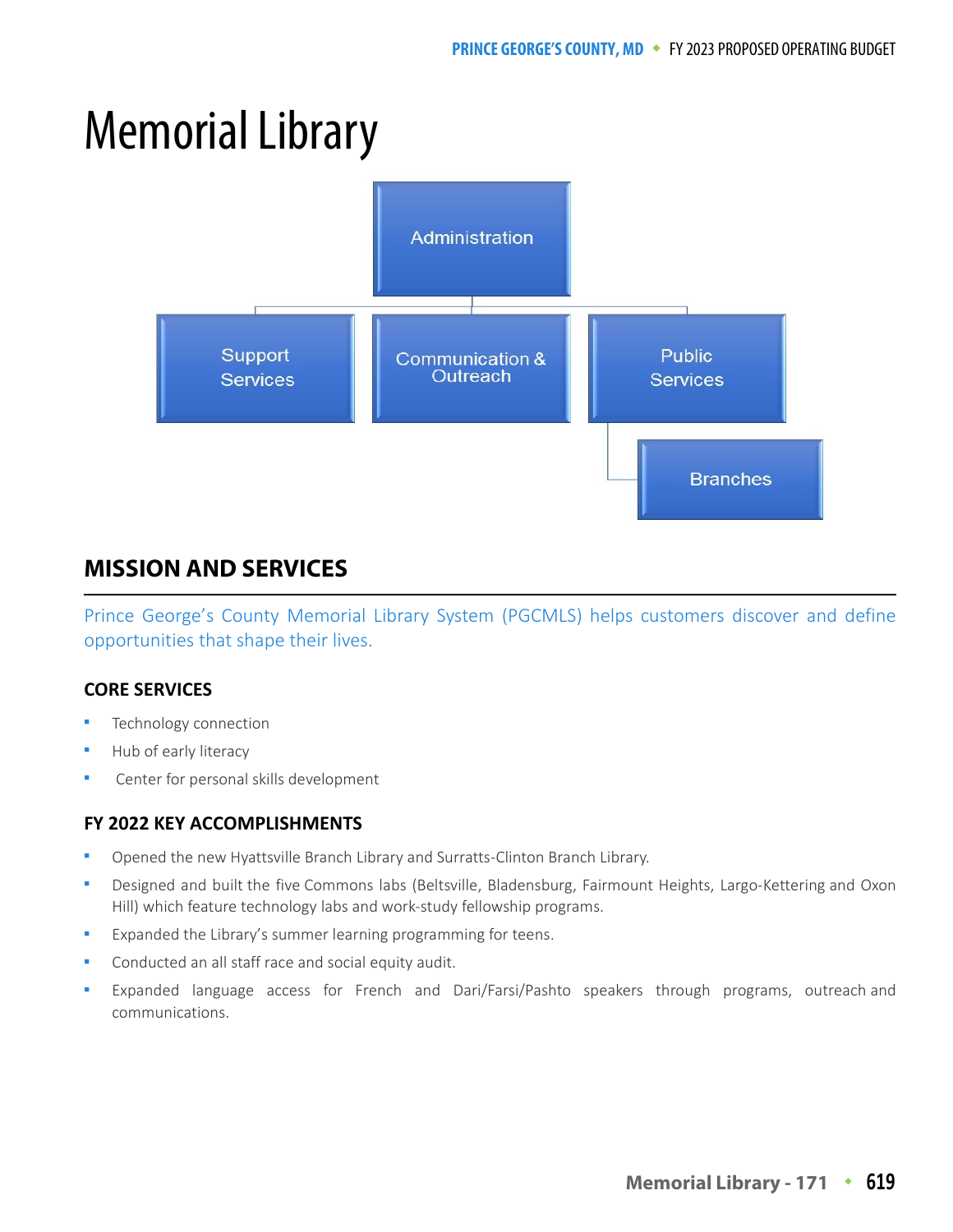## **STRATEGIC FOCUS AND INITIATIVES IN FY 2023**

The agency's top priorities in FY 2023 are:

- **Provide information resources with a customer-focused collection of materials in print, electronic and other** formats.
- Increase early childhood literacy skills in children from birth to age five.
- Provide public access to the Internet.
- **Embrace culture, inclusion and social justice, promote lifelong learning for all, foster economic growth through** career & business development, champion creatives and develop skills for healthy living for all County residents.

# **FY 2023 BUDGET SUMMARY**

The FY 2023 proposed budget for the Memorial Library is \$34,824,900, an increase of \$1,463,300 or 4.4% over the FY 2022 approved budget.

#### **Expenditures by Fund Type**

|                   | <b>FY 2021 Actual</b> |         | FY 2022 Budget |         | FY 2022 Estimate |         | FY 2023 Proposed |         |
|-------------------|-----------------------|---------|----------------|---------|------------------|---------|------------------|---------|
| <b>Fund Types</b> | Amount                | % Total | Amount         | % Total | Amount           | % Total | Amount           | % Total |
| General Fund      | \$32,972,016          | 100.0%  | \$33,361,600   | 100.0%  | \$33,070,500     | 100.0%  | \$34,824,900     | 100.0%  |
| <b>Total</b>      | \$32,972,016          | 100.0%  | \$33,361,600   | 100.0%  | \$33,070,500     | 100.0%  | \$34,824,900     | 100.0%  |

# **Reconciliation from Prior Year**

|                                                                                                                                                                                                                                                          | <b>Expenditures</b> |
|----------------------------------------------------------------------------------------------------------------------------------------------------------------------------------------------------------------------------------------------------------|---------------------|
| <b>FY 2022 Approved Budget</b>                                                                                                                                                                                                                           | \$33,361,600        |
| Increase Cost: Compensation - Mandated Salary Requirements - Annualization of FY 2022 salary adjustments                                                                                                                                                 | \$724,600           |
| <b>Increase Cost: Operating</b> — Increase in funding to support the purchase of media and periodicals for Library programming                                                                                                                           | 576,000             |
| Add: Compensation — Funding for nine previously unfunded positions - two Librarian I, two Librarian II, one Circulation<br>Supervisor I, three Digital Navigators and one Circulation Assistant to support the opening of the Bladensburg Library Branch | 549,900             |
| Add: Compensation - Funding to support new salary enhancements of 2% for eligible staff                                                                                                                                                                  | 391,600             |
| Increase Cost: Fringe Benefits - Increase in the fringe benefits associated with anticipated costs and compensation<br>adjustments                                                                                                                       | 333,300             |
| <b>Increase Cost: Operating</b> — Increase in insurance premiums associated with cybersecurity insurance and related<br>technology costs                                                                                                                 | 101,000             |
| <b>Increase Cost: Operating</b> — Increase associated with the onboarding of new staff and supplies and equipment needs                                                                                                                                  | 86,300              |
| <b>Increase Cost: Operating</b> — Increase in training for staff in response to the ongoing implementation of the PGCMLS<br>Strategic Framework 2021-2024 strategic plan                                                                                 | 19,500              |
| <b>Decrease Cost: Compensation</b> - Assumes vacancy lapse for 75% of the year for 39 full time and five part time staff                                                                                                                                 | (633, 600)          |
| Decrease Cost: Operating - Net decrease in telephones, utilities, mileage reimbursement, contracts, other equipment<br>maintenance and building repair and maintenance costs                                                                             | (685, 300)          |
| <b>FY 2023 Proposed Budget</b>                                                                                                                                                                                                                           | \$34,824,900        |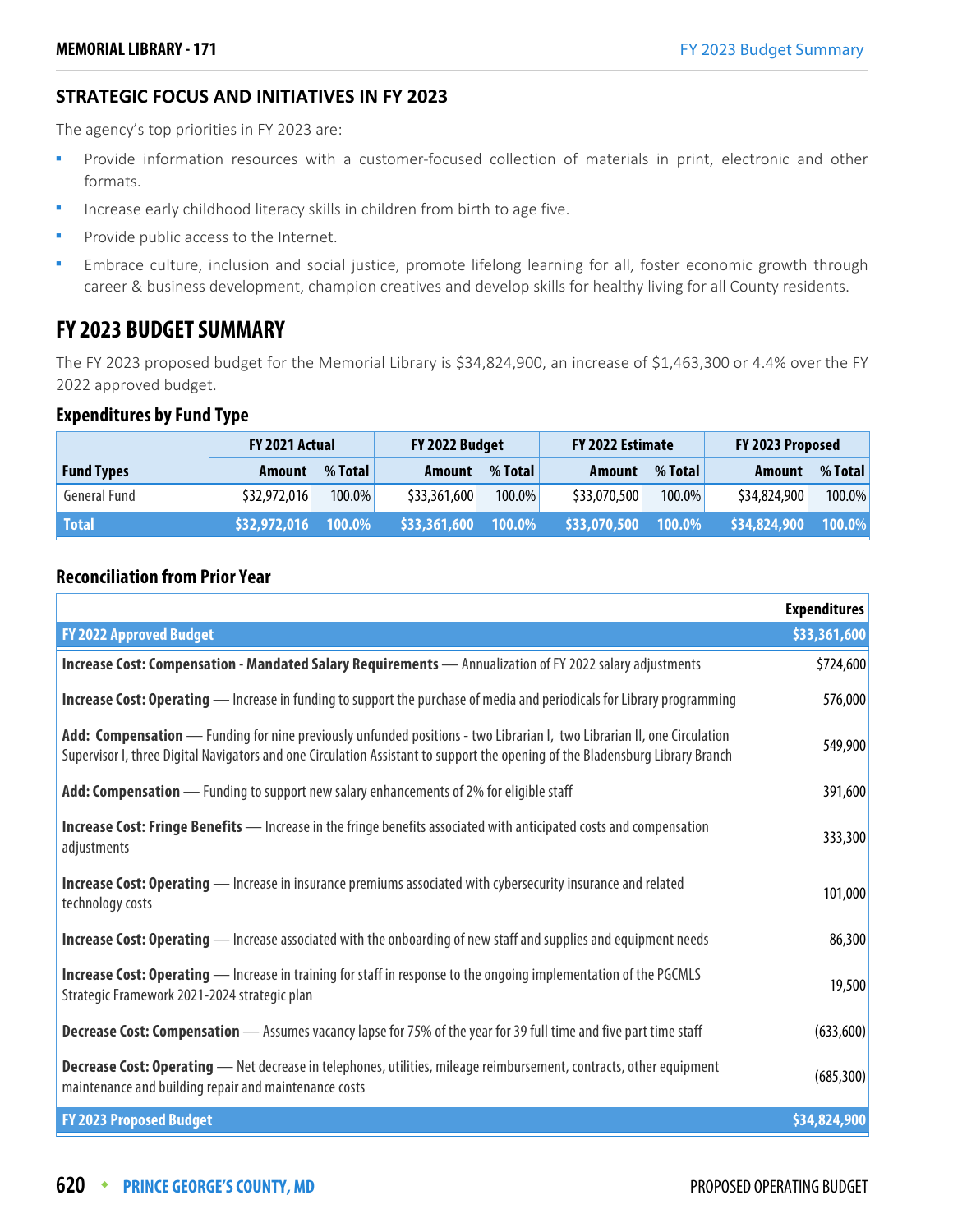# **REVENUES**

#### **COUNTY CONTRIBUTION**

The FY 2023 proposed County contribution for the Memorial Library is \$25,094,100, an increase of \$1,064,300 or 4.4% over the FY 2022 approved budget. The County's contribution comprises 72.1% of total agency funding.

## **STATE AID**

The FY 2023 proposed State Aid budget for the Memorial Library is \$8,529,600, an increase of \$807,600 or 10.6% over the FY 2022 approved budget. State Aid comprises 24.5% of total agency funding.

## **FINES, FEES AND OTHER FUNDING SOURCES**

The FY 2023 proposed budget for other funding sources for the Memorial Library is \$1,201,200, a decrease of \$408,600 or 25.4% under the FY 2022 approved budget. These revenues are generated from interest, detention center costs, various branch services, as well as use of fund balance. Other funding sources comprise 3.4% of total agency funding.

#### **Reconciliation from Prior Year**

|                                                                                                                 | <b>Expenditures</b> |
|-----------------------------------------------------------------------------------------------------------------|---------------------|
| <b>FY 2022 Approved Budget</b>                                                                                  | \$33,361,600        |
| Increase Revenue: County Contribution - Increase in accordance with the Prince George's FY 2023 Proposed Budget | \$1,064,300         |
| Increase Revenue: State Aid - Increase in accordance with the State of Maryland's FY 2023 Proposed Budget       | 807,600             |
| <b>Decrease Revenue: Use of Fund Balance</b> - Decrease in the use of the Memorial Library fund balance         | (408, 600)          |
| <b>FY 2023 Proposed Budget</b>                                                                                  | \$34,824,900        |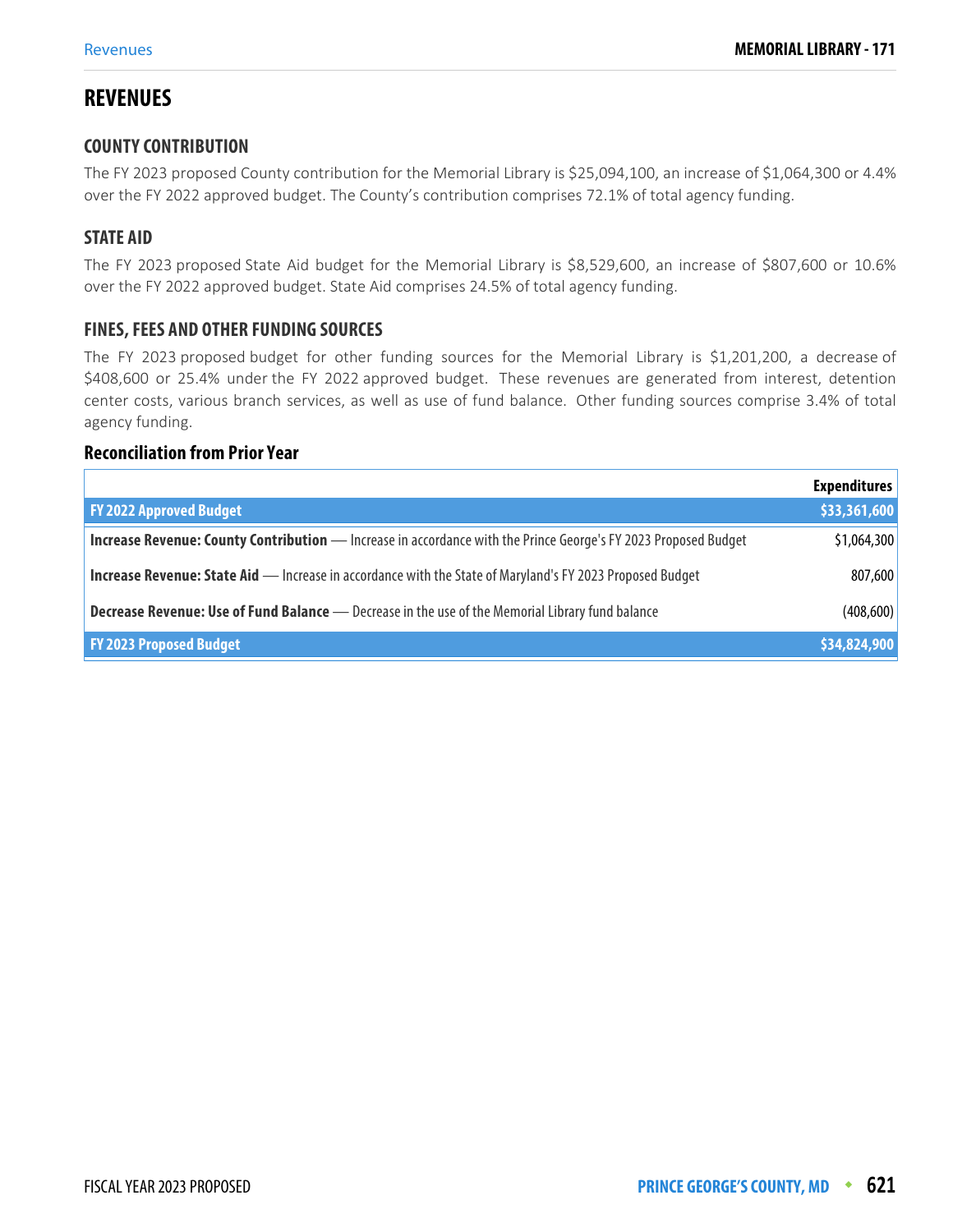# **STAFF AND BUDGET RESOURCES**

| Authorized<br><b>Positions</b> | FY 2020<br><b>Budget</b> | FY 2021<br><b>Budget</b> | FY 2023<br>Proposed | Change<br><b>FY22-FY23</b> |
|--------------------------------|--------------------------|--------------------------|---------------------|----------------------------|
| <b>General Fund</b>            |                          |                          |                     |                            |
| Full Time - Civilian           | 311                      | 301                      | 312                 | 11                         |
| Full Time - Sworn              | 0                        | 0                        | $\Omega$            | 0                          |
| Subtotal - FT                  | 311                      | 301                      | 312                 | 11                         |
| Part Time                      | 29                       | 40                       | 29                  | (11)                       |
| <b>Limited Term</b>            | $\Omega$                 | O                        | $\Omega$            | 0                          |
| <b>TOTAL</b>                   |                          |                          |                     |                            |
| Full Time - Civilian           | 311                      | 301                      | 312                 | 11                         |
| Full Time - Sworn              | O                        | O                        | 0                   | $\Omega$                   |
| Subtotal - FT                  | 311                      | 301                      | 312                 | 11                         |
| Part Time                      | 29                       | 40                       | 29                  | (11)                       |
| <b>Limited Term</b>            | 0                        | 0                        | 0                   | 0                          |

|                                                       | FY 2023      |              |                 |
|-------------------------------------------------------|--------------|--------------|-----------------|
| Positions By Classification                           | Full<br>Time | Part<br>Time | Limited<br>Term |
| CEO & Chief Operating Officers                        | 4            | 0            | U               |
| <b>Professional Support</b>                           | 24           |              | 0               |
| Area Managers and Assistant<br><b>Branch Managers</b> | 8            | 0            | 0               |
| <b>Public Service Professionals</b>                   | 125          | 5            | U               |
| Information Technology                                | 8            | 0            | U               |
| Circulation                                           | 84           | 6            | 0               |
| Materials Management Support                          | 19           | 0            | U               |
| Clerical                                              | 8            | 8            | 0               |
| <b>Building Support/Delivery Services</b>             | 32           | 9            | U               |
| TOTAL                                                 | 312          | 29           |                 |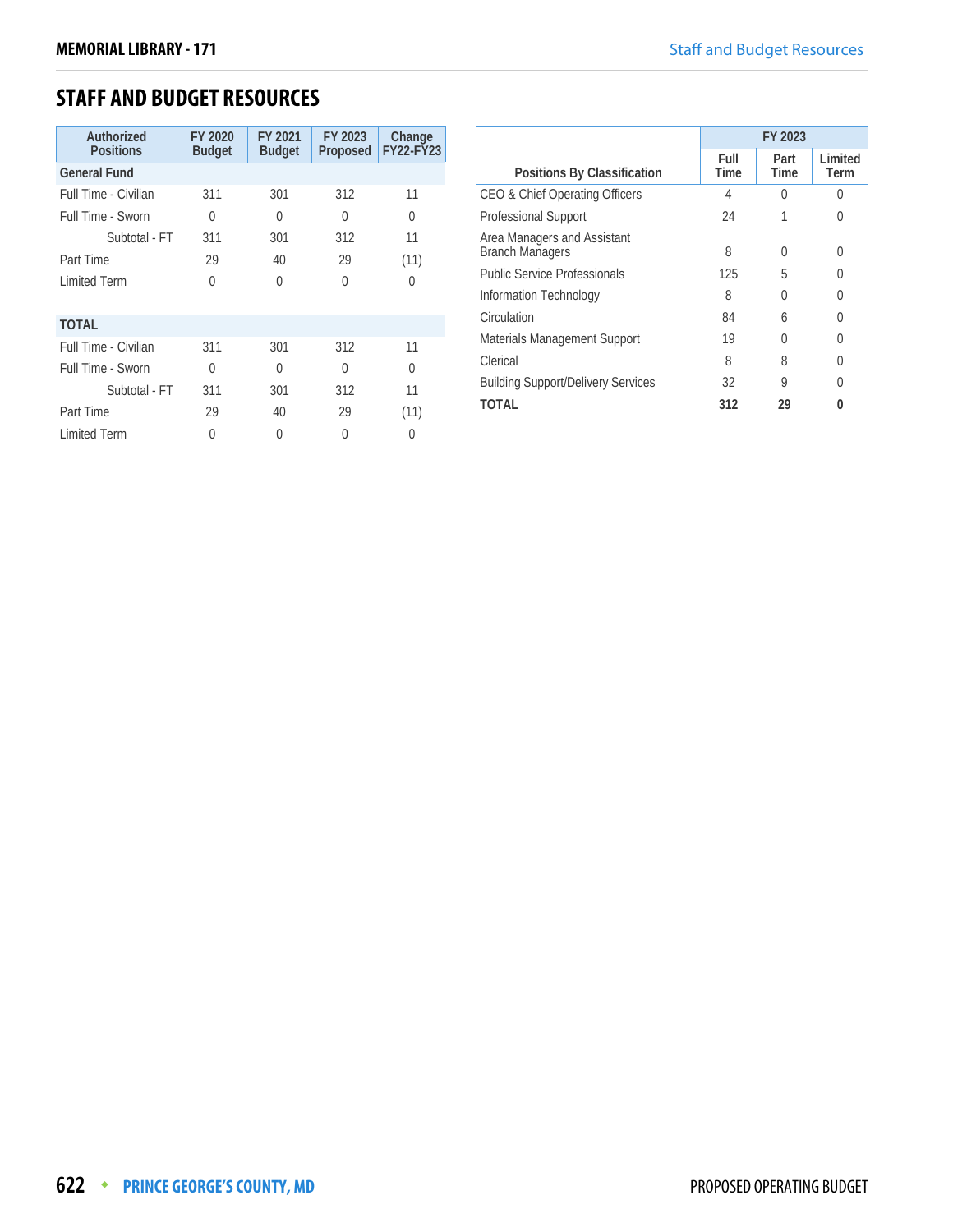|                        | <b>FY 2021</b> | <b>FY 2022</b> | <b>FY 2022</b>  | <b>FY 2023</b>  | <b>Change FY22-FY23</b> |             |
|------------------------|----------------|----------------|-----------------|-----------------|-------------------------|-------------|
| <b>Category</b>        | <b>Actual</b>  | <b>Budget</b>  | <b>Estimate</b> | <b>Proposed</b> | Amount (\$)             | Percent (%) |
| Compensation           | \$19,511,510   | \$20,033,000   | \$19,927,400    | \$20,603,000    | \$570,000               | 2.8%        |
| <b>Fringe Benefits</b> | 4,864,460      | 5,039,300      | 5,012,700       | 5,746,500       | 707,200                 | 14.0%       |
| <b>Operating</b>       | 8,496,017      | 8,189,300      | 8,030,400       | 8,375,400       | 186,100                 | 2.3%        |
| Capital Outlay         | 100,029        | 100,000        | 100,000         | 100,000         |                         | 0.0%        |
| <b>SubTotal</b>        | \$32,972,016   | \$33,361,600   | \$33,070,500    | \$34,824,900    | \$1,463,300             | 4.4%        |
| <b>Recoveries</b>      |                |                |                 |                 |                         |             |
| <b>Total</b>           | \$32,972,016   | \$33,361,600   | \$33,070,500    | \$34,824,900    | \$1,463,300             | 4.4%        |

# **Expenditures by Category - General Fund**

In FY 2023, compensation expenditures increase 2.8% from the FY 2022 budget due to the funding for nine previously unfunded positions within the agency's current staffing complement to support the opening of the Bladensburg Library Branch. The compensation increase also reflects a 2% salary enhancement for eligible staff. Compensation costs include funding for 311 out of 312 full time positions and 29 part time positions. However, the agency reserves autonomy in determining human resource needs throughout the organization. Fringe benefit expenditures increase 14.0% over the FY 2022 budget due to rising insurance premiums and changes in compensation.

Operating expenditures increase by 2.3% from the FY 2022 budget due to rising insurance premiums associated cybersecurity and investments in multifactor authentication (MFA) and virtual private network (VPN) access for all employees. Furthermore, additional support is provided to address the need for increased digital advertising and print/promotional campaigns to reach non-English speaking patrons and broader audiences.

Capital outlay expenditures remain at the FY 2022 budget of \$100,000 for the replacement of two delivery vehicles and one maintenance truck.

|                                     | <b>FY 2021</b> | <b>FY 2022</b> | <b>FY 2022</b>  | FY 2023         | <b>Change FY22-FY23</b> |             |
|-------------------------------------|----------------|----------------|-----------------|-----------------|-------------------------|-------------|
| Category                            | Actual         | <b>Budget</b>  | <b>Estimate</b> | <b>Proposed</b> | Amount $(5)$            | Percent (%) |
| <b>Public Services</b>              | \$24,047,705   | \$24,246,100   | \$24,040,200    | \$25,612,700    | \$1,366,600             | 5.6%        |
| Administration                      | 1,690,920      | 1,587,400      | 1,706,300       | 1,755,600       | 168,200                 | 10.6%       |
| <b>Support Services</b>             | 5,406,480      | 5,524,400      | 5,506,000       | 5,608,200       | 83,800                  | 1.5%        |
| <b>Communication &amp; Outreach</b> | 1,826,911      | 2,003,700      | 1,818,000       | 1,848,400       | (155, 300)              | $-7.8%$     |
| <b>Total</b>                        | \$32,972,016   | \$33,361,600   | \$33,070,500    | \$34,824,900    | \$1,463,300             | 4.4%        |

#### **Expenditures by Division - General Fund**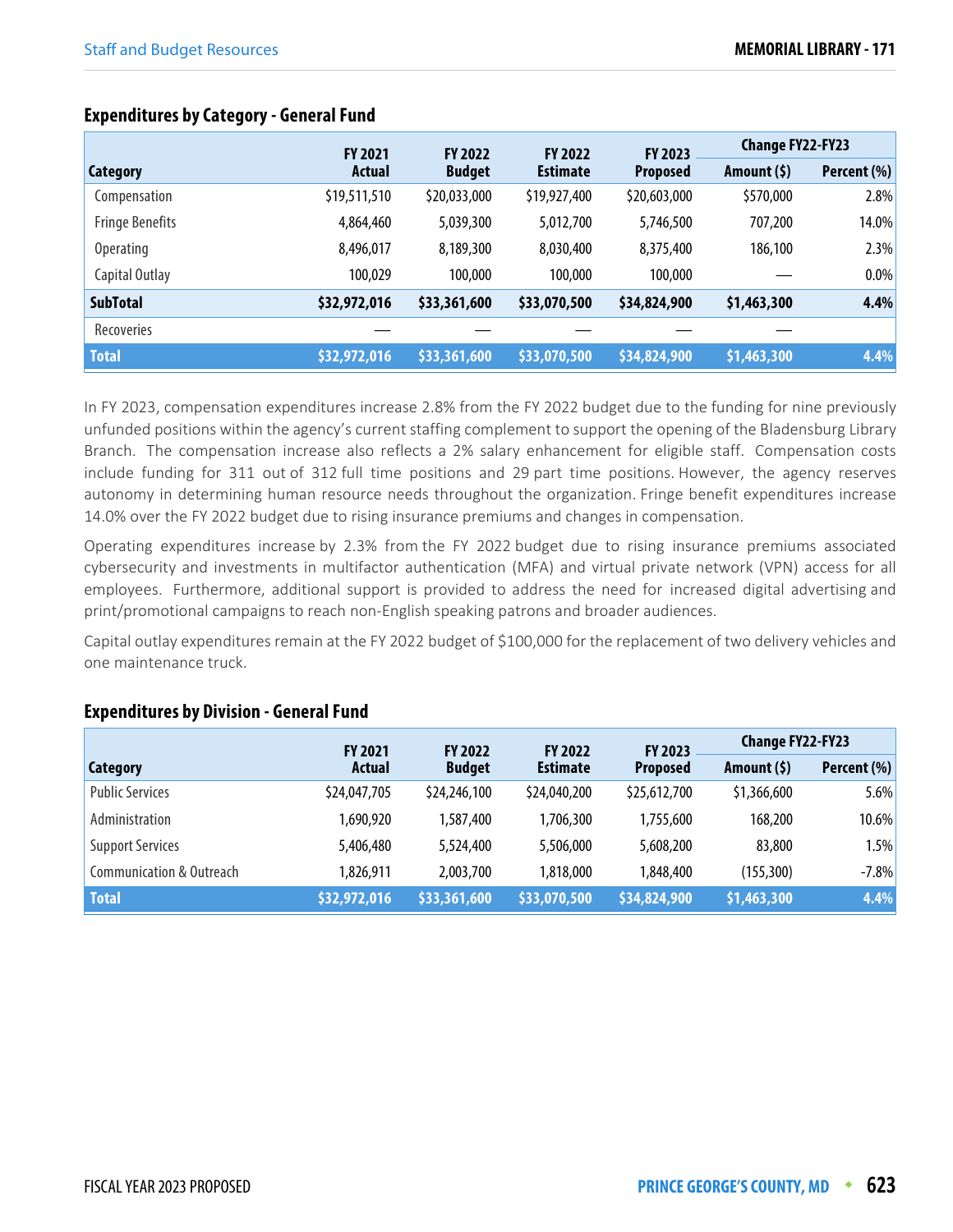# **General Fund - Division Summary**

|                                           | FY 2022<br>FY 2021<br><b>FY 2022</b> |               | FY 2023         | <b>Change FY22-FY23</b> |              |             |
|-------------------------------------------|--------------------------------------|---------------|-----------------|-------------------------|--------------|-------------|
| <b>Category</b>                           | <b>Actual</b>                        | <b>Budget</b> | <b>Estimate</b> | Proposed                | Amount (\$)  | Percent (%) |
| <b>Public Services</b>                    |                                      |               |                 |                         |              |             |
| Compensation                              | \$13,234,720                         | \$13,613,600  | \$13,531,700    | \$14,112,300            | \$498,700    | 3.7%        |
| <b>Fringe Benefits</b>                    | 3,274,300                            | 3,385,100     | 3,375,300       | 4,059,100               | 674,000      | 19.9%       |
| <b>Operating</b>                          | 7,438,656                            | 7,147,400     | 7,033,200       | 7,341,300               | 193,900      | 2.7%        |
| Capital Outlay                            | 100,029                              | 100,000       | 100,000         | 100,000                 |              | $0.0\%$     |
| <b>SubTotal</b>                           | \$24,047,705                         | \$24,246,100  | \$24,040,200    | \$25,612,700            | \$1,366,600  | 5.6%        |
| Recoveries                                |                                      |               |                 |                         |              |             |
| <b>Total Public Services</b>              | \$24,047,705                         | \$24,246,100  | \$24,040,200    | \$25,612,700            | \$1,366,600  | 5.6%        |
| <b>Administration</b>                     |                                      |               |                 |                         |              |             |
| Compensation                              | \$1,052,900                          | \$969,200     | \$1,073,700     | \$1,090,100             | \$120,900    | 12.5%       |
| <b>Fringe Benefits</b>                    | 273,770                              | 249,000       | 282,200         | 290,800                 | 41,800       | 16.8%       |
| <b>Operating</b>                          | 364,250                              | 369,200       | 350,400         | 374,700                 | 5,500        | 1.5%        |
| Capital Outlay                            |                                      |               |                 |                         |              |             |
| <b>SubTotal</b>                           | \$1,690,920                          | \$1,587,400   | \$1,706,300     | \$1,755,600             | \$168,200    | 10.6%       |
| Recoveries                                |                                      |               |                 |                         |              |             |
| <b>Total Administration</b>               | \$1,690,920                          | \$1,587,400   | \$1,706,300     | \$1,755,600             | \$168,200    | 10.6%       |
| <b>Support Services</b>                   |                                      |               |                 |                         |              |             |
| Compensation                              | \$4,165,270                          | \$4,234,100   | \$4,242,500     | \$4,304,600             | \$70,500     | 1.7%        |
| <b>Fringe Benefits</b>                    | 1,042,620                            | 1,093,400     | 1,073,000       | 1,105,800               | 12,400       | 1.1%        |
| <b>Operating</b>                          | 198,590                              | 196,900       | 190,500         | 197,800                 | 900          | 0.5%        |
| Capital Outlay                            |                                      |               |                 |                         |              |             |
| <b>SubTotal</b>                           | \$5,406,480                          | \$5,524,400   | \$5,506,000     | \$5,608,200             | \$83,800     | 1.5%        |
| Recoveries                                |                                      |               |                 |                         |              |             |
| <b>Total Support Services</b>             | \$5,406,480                          | \$5,524,400   | \$5,506,000     | \$5,608,200             | \$83,800     | 1.5%        |
| Communication & Outreach                  |                                      |               |                 |                         |              |             |
| Compensation                              | \$1,058,620                          | \$1,216,100   | \$1,079,500     | \$1,096,000             | \$(120, 100) | $-9.9\%$    |
| <b>Fringe Benefits</b>                    | 273,770                              | 311,800       | 282,200         | 290,800                 | (21,000)     | $-6.7%$     |
| <b>Operating</b>                          | 494,521                              | 475,800       | 456,300         | 461,600                 | (14,200)     | $-3.0%$     |
| Capital Outlay                            |                                      |               |                 |                         |              |             |
| <b>SubTotal</b>                           | \$1,826,911                          | \$2,003,700   | \$1,818,000     | \$1,848,400             | \$(155,300)  | $-7.8%$     |
| Recoveries                                |                                      |               |                 |                         |              |             |
| <b>Total Communication &amp; Outreach</b> | \$1,826,911                          | \$2,003,700   | \$1,818,000     | \$1,848,400             | \$(155,300)  | $-7.8%$     |
| <b>Total</b>                              | \$32,972,016                         | \$33,361,600  | \$33,070,500    | \$34,824,900            | \$1,463,300  | 4.4%        |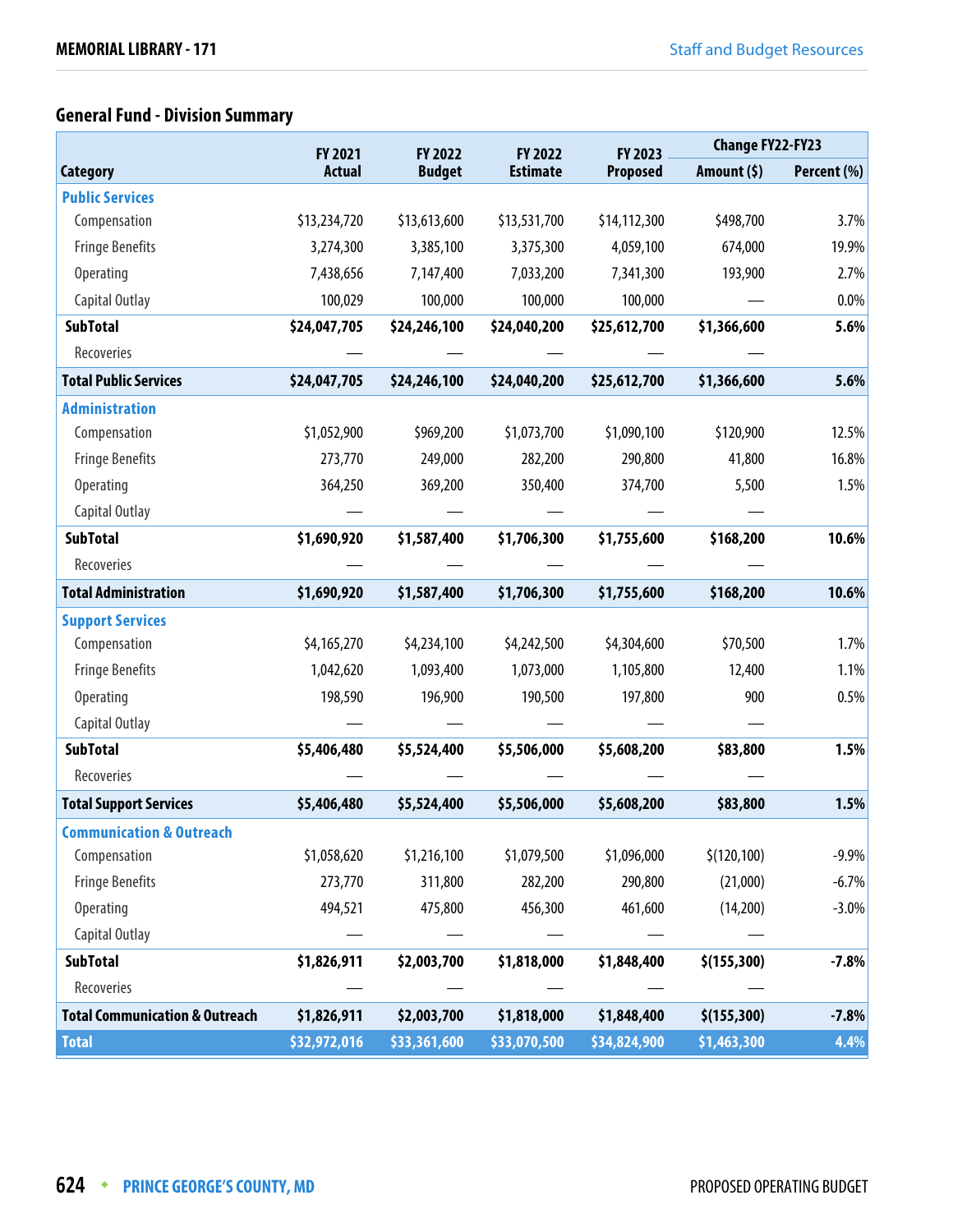# **DIVISION OVERVIEW**

#### **Public Services**

The Public Services Division plays an integral role in the overall operations of the Prince George's County Memorial Library System. It is the primary facilitator of information access. Our primary focus is delivering services in nineteen branches, three of which have a specialized research collection, and another has a stateof-the-art media lab. In addition to the branches, Public Services broadens the mission of the County Corrections Center by delivering relevant research and resources in a safe, secure and humane environment for pre-trial and sentenced offenders.

#### **Fiscal Summary**

In FY 2023, the division expenditures increase \$1,366,600 or 5.6% over the FY 2022 budget. Staffing resources increase by nine full time positions and decrease by nine part-time positions from the FY 2022 budget. However, the agency reserves autonomy in determining human resource needs throughout the organization. The primary budget changes include:

- **Compensation costs increase due to 2% salary** enhancements for eligible staff.
- **Finge** benefit costs increase due to the compensation adjustments.
- An increase in operating impacting areas such as insurance premiums, cybersecurity investments, periodical and media purchases.

|                          | <b>FY 2022</b>                   | FY 2023      | <b>Change FY22-FY23</b> |                         |  |
|--------------------------|----------------------------------|--------------|-------------------------|-------------------------|--|
|                          | <b>Budget</b><br><b>Proposed</b> |              |                         | Amount (\$) Percent (%) |  |
| <b>Total Budget</b>      | \$24,246,100                     | \$25,612,700 | \$1,366,600             | 5.6%                    |  |
| <b>STAFFING</b>          |                                  |              |                         |                         |  |
| Full Time - Civilian     | 213                              | 777          | 9                       | 4.2%                    |  |
| <b>Full Time - Sworn</b> | 0                                | $\theta$     | 0                       | 0.0%                    |  |
| <b>Subtotal - FT</b>     | 213                              | 222          | 9                       | 4.2%                    |  |
| Part Time                | 26                               | 17           | (9)                     | $-34.6%$                |  |
| <b>Limited Term</b>      | 0                                | 0            | 0                       | 0.0%                    |  |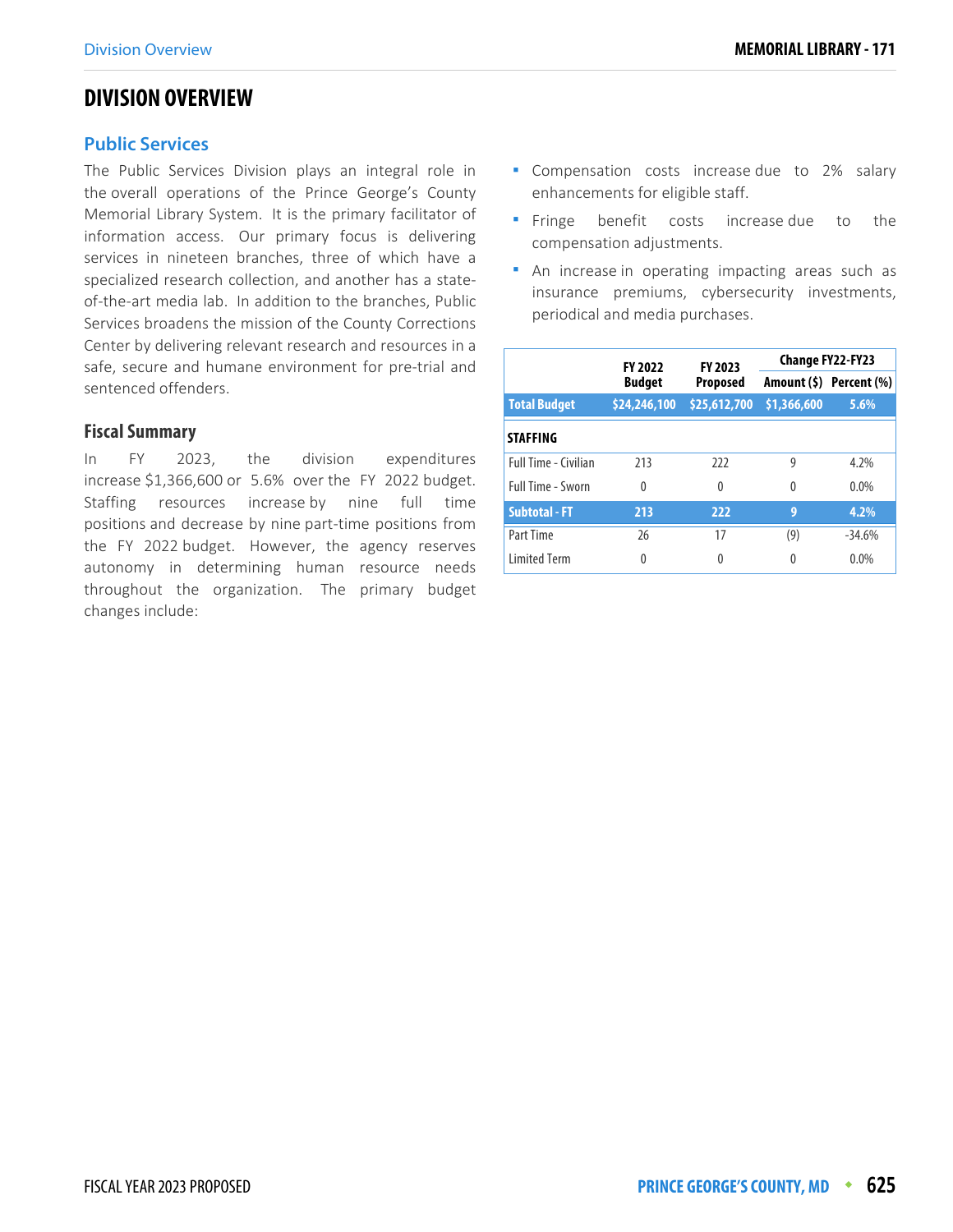#### **Administration**

The Administration Division includes the Chief Executive Officer's Office, department of Talent and Culture and the Finance and Budget department. The CEO oversees the overall operation of the library system. The Department of Talent & Culture provides overall policy direction on various cultural, professional development and other human resource topics. The Department of Finance and Budget oversees the recording, tracking, and reporting activities of the Library's financial and budget activities.

## **Fiscal Summary**

In FY 2023, the division expenditures increase \$168,200 or 10.6% over the FY 2022 budget. Staffing resources remain unchanged from the FY 2022 budget. The primary budget changes include:

- **Personnel costs increase primarily due to the 2%** salary enhancements for eligible staff within the division.
- An increase in fringe benefit costs increase due to increase in compensation adjustments.
- **An** increase in operating impacting areas such general office supplies and training.

|                             | <b>FY 2022</b>                   | FY 2023     |           | Change FY22-FY23        |  |
|-----------------------------|----------------------------------|-------------|-----------|-------------------------|--|
|                             | <b>Budget</b><br><b>Proposed</b> |             |           | Amount (\$) Percent (%) |  |
| <b>Total Budget</b>         | \$1,587,400                      | \$1,755,600 | \$168,200 | 10.6%                   |  |
| <b>STAFFING</b>             |                                  |             |           |                         |  |
| <b>Full Time - Civilian</b> | 11                               | 11          | $\Omega$  | $0.0\%$                 |  |
| <b>Full Time - Sworn</b>    | 0                                | $\Omega$    | $\Omega$  | $0.0\%$                 |  |
| <b>Subtotal - FT</b>        | 11                               | 11          | $\bf{0}$  | $0.0\%$                 |  |
| Part Time                   | ξ                                | ξ           | 0         | 0.0%                    |  |
| <b>Limited Term</b>         | 0                                | 0           |           | 0.0%                    |  |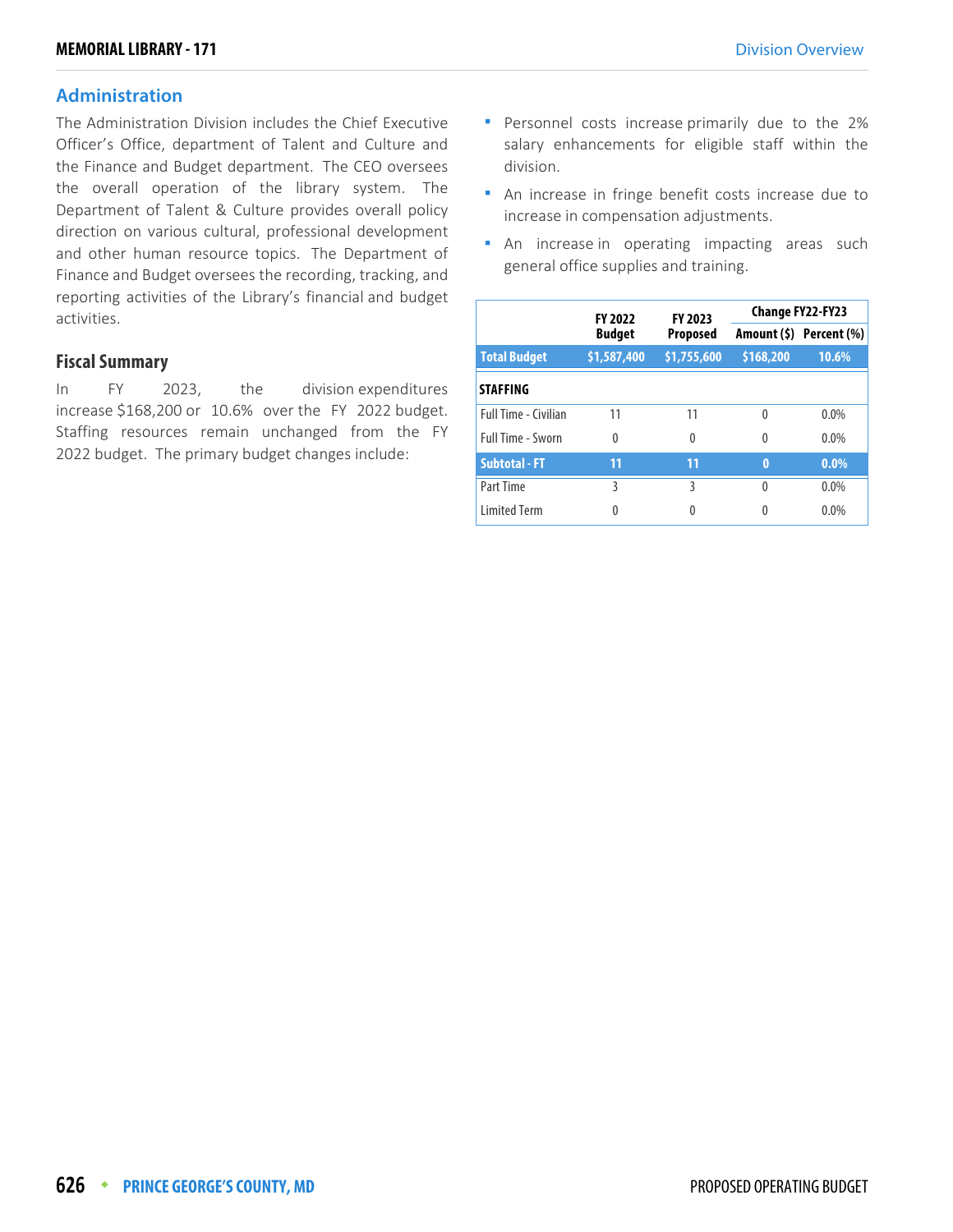#### **Support Services**

A well-trained staff assures the delivery of programs and services that allow all customers to engage and collaborate with the library, its materials, services and spaces in the manner that is desirable and meaningful to them. Exemplary customer service in a judgement free environment is our mission.

#### **Fiscal Summary**

In FY 2023, the division expenditures increase by \$83,800 or 1.5% over the FY 2022 budget. Staffing resources remain unchanged from the FY 2022 budget. The primary budget changes include:

- **Compensation** increases due to 2% salary enhancements for eligible employees.
- **Finge benefit expenditures increase due to** compensation adjustments.

 Operating expenditures increase to reflect additional training associated with the PGCMLS Strategic Framework 2021-2024 and its ongoing implementation.

|                             | <b>FY 2022</b>                   | FY 2023     |          | <b>Change FY22-FY23</b> |
|-----------------------------|----------------------------------|-------------|----------|-------------------------|
|                             | <b>Budget</b><br><b>Proposed</b> |             |          | Amount (\$) Percent (%) |
| <b>Total Budget</b>         | \$5,524,400                      | \$5,608,200 | \$83,800 | 1.5%                    |
| <b>STAFFING</b>             |                                  |             |          |                         |
| <b>Full Time - Civilian</b> | 65                               | 65          | $\Omega$ | 0.0%                    |
| <b>Full Time - Sworn</b>    | 0                                | $\theta$    | 0        | 0.0%                    |
| <b>Subtotal - FT</b>        | 65                               | 65          | $\bf{0}$ | $0.0\%$                 |
| Part Time                   | 9                                | 9           | $\theta$ | 0.0%                    |
| <b>Limited Term</b>         | 0                                | 0           | 0        | $0.0\%$                 |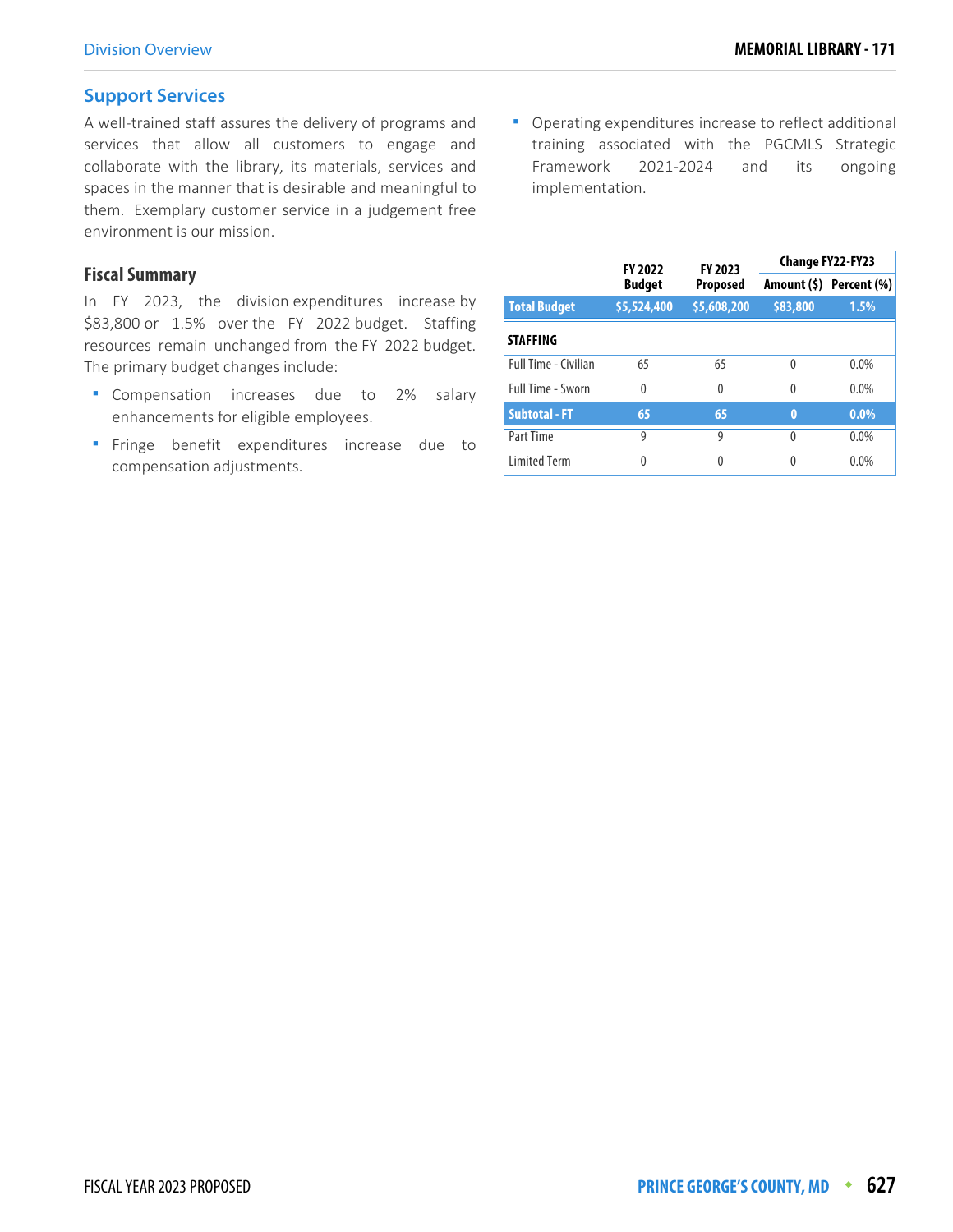#### **Communication & Outreach**

The Communication and Outreach Division oversees and supports the Library's engagement with the community through strategic partnerships, virtual and in-person programs, outreach, intercultural services, digital platforms, public relations, media production and government affairs. This division includes all the departments under the supervision of the Chief Operating Officer for Communication and Outreach: Public Relations/Marketing, Digital Services, Program Services, Intercultural Services and the PGCMLS Foundation.

#### **Fiscal Summary**

In FY 2023, the division expenditures decrease by \$155,300 or -7.8% under the FY 2022 budget. Staffing resources remain unchanged from the FY 2022 budget. The primary budget changes include:

- A decrease in compensation to align with staffing adjustments within the current complement offset by a 2% salary enhancement for eligible staff.
- A decrease in fringe benefits due to the adjustments and compensation.
- A decrease in operating expenditures to align with division needs.

|                          |                           | <b>FY 2023</b><br><b>FY 2022</b> |             | <b>Change FY22-FY23</b> |  |  |
|--------------------------|---------------------------|----------------------------------|-------------|-------------------------|--|--|
|                          | <b>Budget</b><br>Proposed |                                  |             | Amount (\$) Percent (%) |  |  |
| <b>Total Budget</b>      | \$2,003,700               | \$1,848,400                      | \$(155,300) | $-7.8%$                 |  |  |
| <b>STAFFING</b>          |                           |                                  |             |                         |  |  |
| Full Time - Civilian     | 14                        | 14                               | 0           | $0.0\%$                 |  |  |
| <b>Full Time - Sworn</b> | 0                         | 0                                | 0           | $0.0\%$                 |  |  |
| <b>Subtotal - FT</b>     | 14                        | 14                               | $\bf{0}$    | $0.0\%$                 |  |  |
| Part Time                | $\Omega$                  | $\Omega$                         | 0           | $0.0\%$                 |  |  |
| <b>Limited Term</b>      | 0                         | 0                                |             | 0.0%                    |  |  |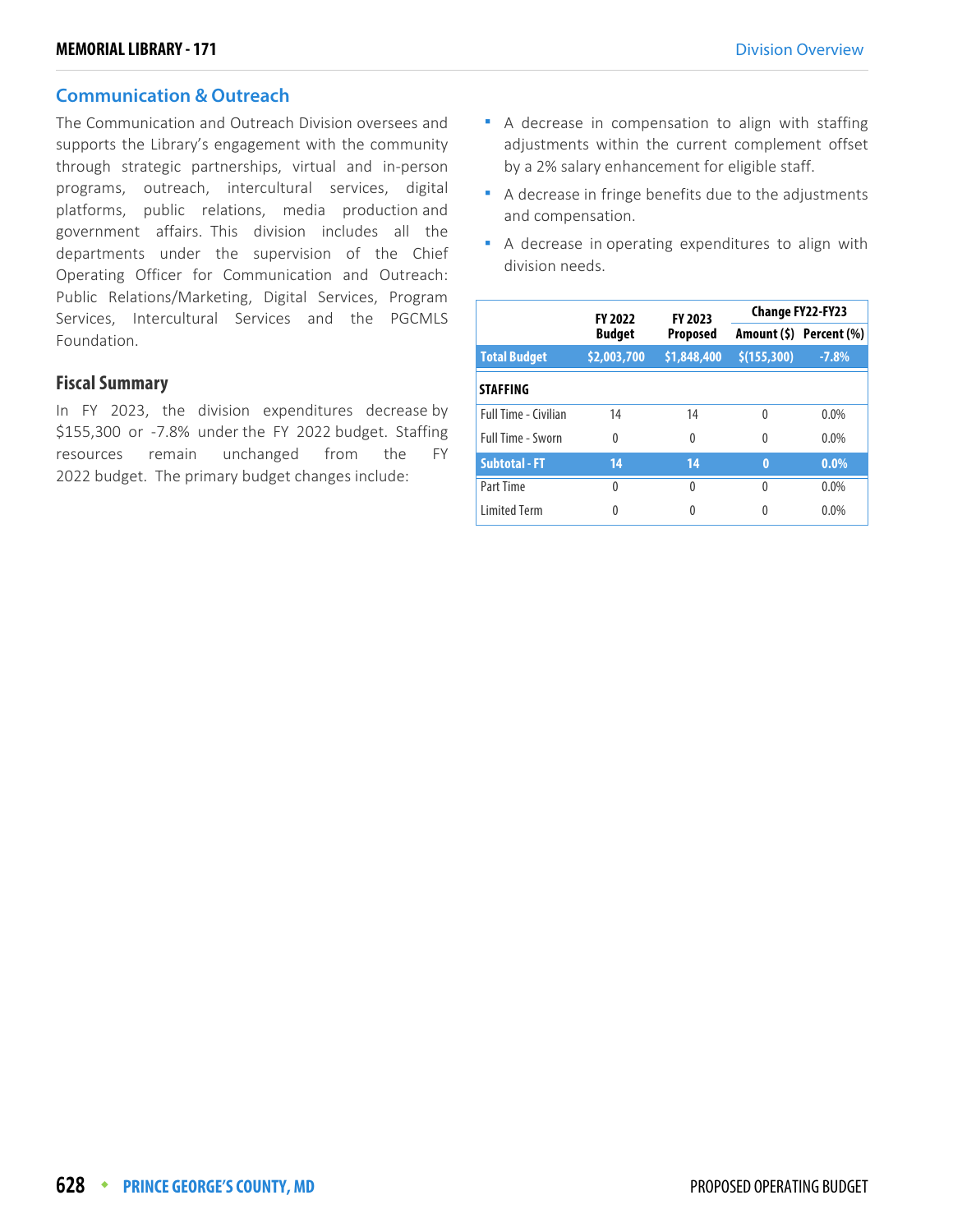# **SERVICE DELIVERY PLAN AND PERFORMANCE**

**Goal 1** — To provide information resource services to the County's citizens, residents and visitors in order to effectively meet their educational, cultural and recreational needs.

**Objective 1.1** – Increase the percentage of County residents that are registered cardholders.

| <b>FY 2027</b><br>Target | <b>FY 2020</b><br>Actual | <b>FY 2021</b><br>Actual | <b>FY 2022</b><br><b>Estimated</b> | <b>FY 2023</b><br><b>Projected</b> | Trend |
|--------------------------|--------------------------|--------------------------|------------------------------------|------------------------------------|-------|
| 70%                      | 61%                      | 65%                      | 60%                                | 63%                                | ⇔     |

## **Trend and Analysis**

The number of Prince George's County Memorial Library System cardholders has fluctuated due to COVID-19. Many residents continued to use their cards with online library services and the digital library. However, many cards lapsed due to building closures. The percentage also declined due to a larger than expected increase in the County's population following the 2020 Census.

With PGCMLS resuming full services, as well as major branches coming online after renovation and construction, the need for in-person library services is expected to climb in FY 2023. PGCMLS expects new materials and programming (see Objective 1.2) will be being made available to residents. This will have a positive impact on cardholder numbers.

| <b>Measure Name</b>                                                        | <b>FY 2019</b><br>Actual | <b>FY 2020</b><br>Actual | <b>FY 2021</b><br>Actual | <b>FY 2022</b><br><b>Estimated</b> | FY 2023<br>Projected |
|----------------------------------------------------------------------------|--------------------------|--------------------------|--------------------------|------------------------------------|----------------------|
| <b>Resources (Input)</b>                                                   |                          |                          |                          |                                    |                      |
| Hours all library branches are open                                        | 43,867                   | 30,794                   | 3,172                    | 41,173                             | 48,000               |
| New titles added                                                           | 14,727                   | 57,596                   | 33,814                   | 20,000                             | 35,000               |
| Collection uses (including circulation, in-house and<br>digital resources) | 5,288,355                | 4,120,657                | 2,511,896                | 3,500,000                          | 40,000,000           |
| Persons entering the library                                               | 2,371,557                | 1,679,342                | 32,345                   | 900,000                            | 1,500,000            |
| Library website page views                                                 | 8,303,522                | 6,235,194                | 5,590,843                | 5,305,000                          | 52,000,000           |
| Reference questions asked                                                  | 694,774                  | 349,139                  | 102,256                  | 250,000                            | 5,000,000            |
| <b>Efficiency</b>                                                          |                          |                          |                          |                                    |                      |
| Materials circulated and reference questions asked<br>per hour open        | 136                      | 129                      | 805                      | 90                                 | 93                   |
| <b>Impact (Outcome)</b>                                                    |                          |                          |                          |                                    |                      |
| Registered cardholders as percent of population                            | 73%                      | 61%                      | 65%                      | 60%                                | 63%                  |
| Active registered cardholders                                              | 687,762                  | 570,717                  | 596,029                  | 580,320                            | 609,336              |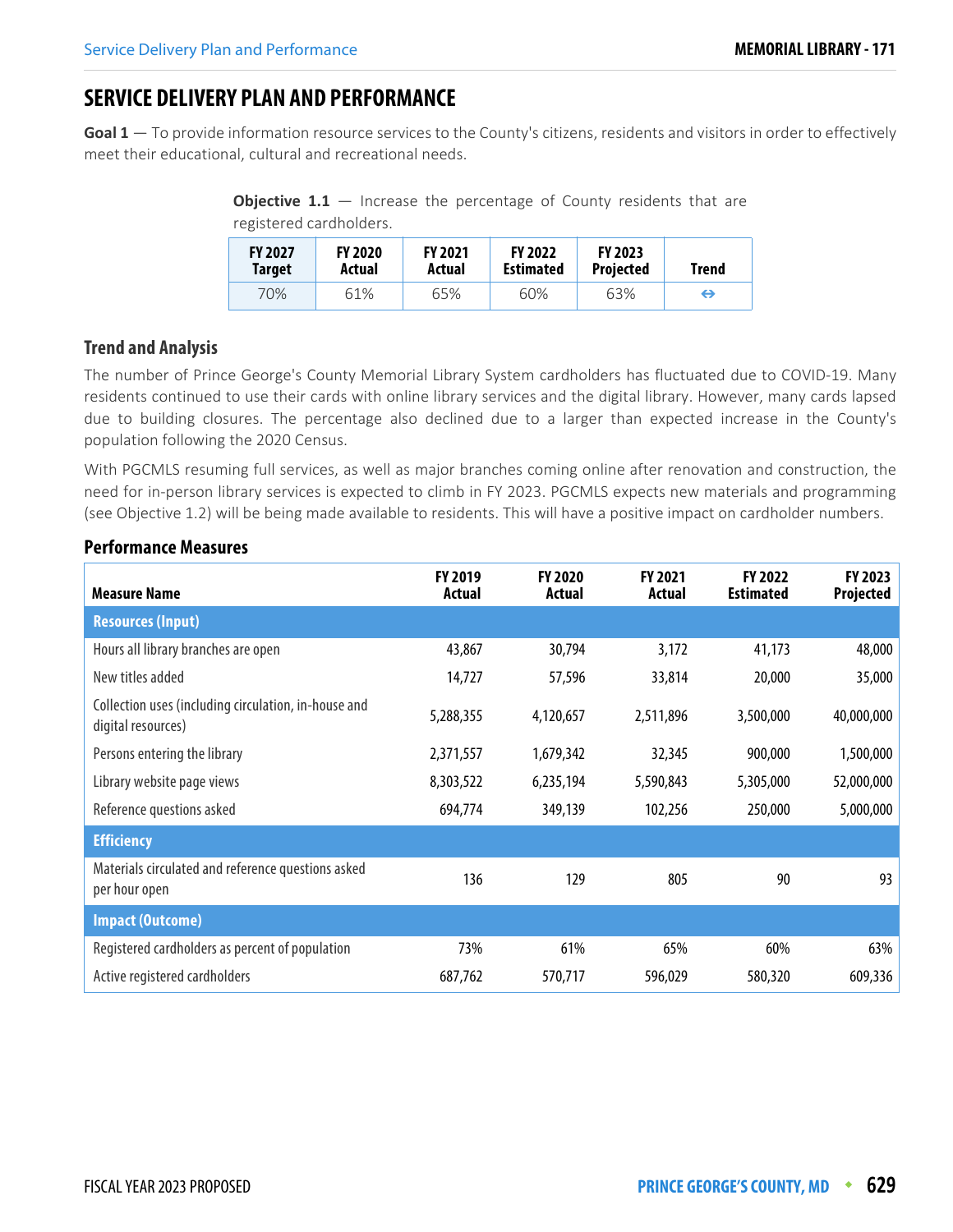|              |  |  |  | <b>Objective 1.2</b> $-$ Increase the number of participants in Library |  |
|--------------|--|--|--|-------------------------------------------------------------------------|--|
| programming. |  |  |  |                                                                         |  |

| <b>FY 2027</b> | <b>FY 2020</b> | <b>FY 2021</b> | <b>FY 2022</b>   | <b>FY 2023</b>   | Trend |
|----------------|----------------|----------------|------------------|------------------|-------|
| <b>Target</b>  | Actual         | Actual         | <b>Estimated</b> | <b>Projected</b> |       |
| 230,000        | 131.210        | 267.454        | 30,500           | 57,000           | ⇔     |

#### **Trend and Analysis**

In-person programming resumed in late FY 2021 with outdoor and some off-site outreach offerings. FY 2022 is expected to resume to on site programs, and participation is expected to rebound. Current trends point to a slow but steady return to previous numbers in FY 2023. Virtual programs helped offset drops in attendance, but as COVID-19 continued, the demand for virtual programming began to decrease. These programs are expected to continue but in a more diminished capacity to reflect decreased demand.

| <b>Measure Name</b>                             | FY 2019<br><b>Actual</b> | FY 2020<br><b>Actual</b> | FY 2021<br><b>Actual</b> | FY 2022<br><b>Estimated</b> | FY 2023<br><b>Projected</b> |
|-------------------------------------------------|--------------------------|--------------------------|--------------------------|-----------------------------|-----------------------------|
| <b>Resources (Input)</b>                        |                          |                          |                          |                             |                             |
| Expenditures (millions)                         | \$31.0                   | \$32.3                   | \$33.0                   | \$33.1                      | \$34.8                      |
| <b>Workload, Demand and Production (Output)</b> |                          |                          |                          |                             |                             |
| Meeting room uses                               | 6,137                    | 5,071                    | $\mathbf{0}$             | 350                         | 1,000                       |
| Adult programs                                  | 2,234                    | 1,672                    | 852                      | 1,000                       | 1,200                       |
| Attendance at adult programs                    | 24,442                   | 22,483                   | 251,979                  | 10,500                      | 17,000                      |
| Teen programs                                   | 655                      | 390                      | 161                      | 200                         | 400                         |
| Attendance at teen programs                     | 22,960                   | 17,339                   | 2,761                    | 5,000                       | 10,000                      |
| Children's programs                             | 5,944                    | 4,074                    | 569                      | 700                         | 1,500                       |
| Attendance at children's programs               | 134,103                  | 90,230                   | 12,176                   | 15,000                      | 30,000                      |
| Active registered cardholders                   | 687,762                  | 570,717                  | 596,029                  | 580,320                     | 609,336                     |
| Attendance for online programs                  | 0                        | 7,787                    | 264,744                  | 12,000                      | 10,000                      |
| <b>Efficiency</b>                               |                          |                          |                          |                             |                             |
| Program attendance - adult                      | 11                       | 16                       | 280                      | 11                          | 14                          |
| Program attendance - teen                       | 34                       | 39                       | 19                       | 25                          | 25                          |
| Program attendance - children                   | 23                       | 19                       | 18                       | 21                          | 20                          |
| <b>Quality</b>                                  |                          |                          |                          |                             |                             |
| New registrants added yearly                    | 61,693                   | 31,587                   | 24,118                   | 30,000                      | 40,000                      |
| <b>Impact (Outcome)</b>                         |                          |                          |                          |                             |                             |
| Total program attendance                        | 181,505                  | 131,210                  | 267,454                  | 30,500                      | 57,000                      |
| Program attendance per 1000 cardholders         | 22                       | 17                       | 39                       | 10                          | 11                          |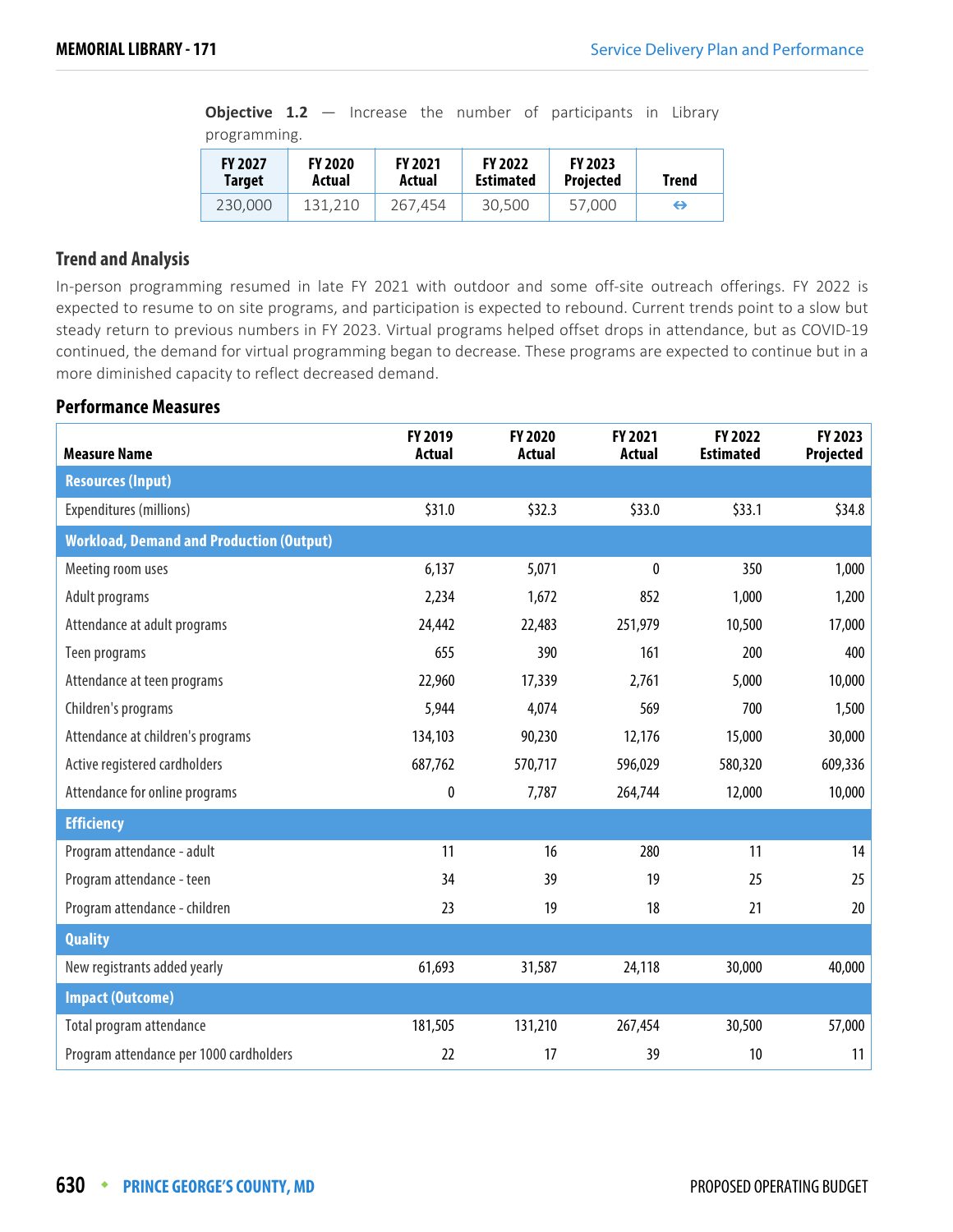**Goal 2** — To increase early childhood (birth to age five) literacy participation.

| <b>Objective 2.1</b> $-$ Increase the attendance at programs offered for children. |                          |                          |                                    |                             |              |  |  |  |  |
|------------------------------------------------------------------------------------|--------------------------|--------------------------|------------------------------------|-----------------------------|--------------|--|--|--|--|
| <b>FY 2027</b><br><b>Target</b>                                                    | <b>FY 2020</b><br>Actual | <b>FY 2021</b><br>Actual | <b>FY 2022</b><br><b>Estimated</b> | <b>FY 2023</b><br>Projected | <b>Trend</b> |  |  |  |  |
| 200,000                                                                            | 90.230                   | 12.176                   | 15,000                             | 30,000                      | J            |  |  |  |  |

## **Trend and Analysis**

Early childhood programs were especially impacted by COVID-19 restrictions, because most programming in this age group is typically done in-person. This should rebound significantly once indoor programs resume. Large branch reopening will also have a positive impact on this objective.

| <b>Measure Name</b>                             | <b>FY 2019</b><br>Actual | FY 2020<br>Actual | <b>FY 2021</b><br>Actual | <b>FY 2022</b><br><b>Estimated</b> | FY 2023<br>Projected |
|-------------------------------------------------|--------------------------|-------------------|--------------------------|------------------------------------|----------------------|
| <b>Resources (Input)</b>                        |                          |                   |                          |                                    |                      |
| County population (estimate)                    | 913,508                  | 967,201           | 967,201                  | 967,201                            | 967,201              |
| <b>Workload, Demand and Production (Output)</b> |                          |                   |                          |                                    |                      |
| Preschool cardholders                           | 24,208                   | 32,493            | 47,779                   | 50,000                             | 55,000               |
| School-age cardholders                          | 225,651                  | 216,245           | 265,153                  | 280,000                            | 295,000              |
| Preschool summer reading signups                | 1,436                    | 1,333             | 246                      | 450                                | 1,000                |
| <b>Training hours</b>                           | 0                        | 594               | 0                        | 100                                | 500                  |
| <b>Beanstack sessions</b>                       | 0                        | 14,286            | 12,705                   | 15,000                             | 20,000               |
| <b>Impact (Outcome)</b>                         |                          |                   |                          |                                    |                      |
| Attendance at children's programs               | 134,103                  | 90,230            | 12,176                   | 15,000                             | 30,000               |